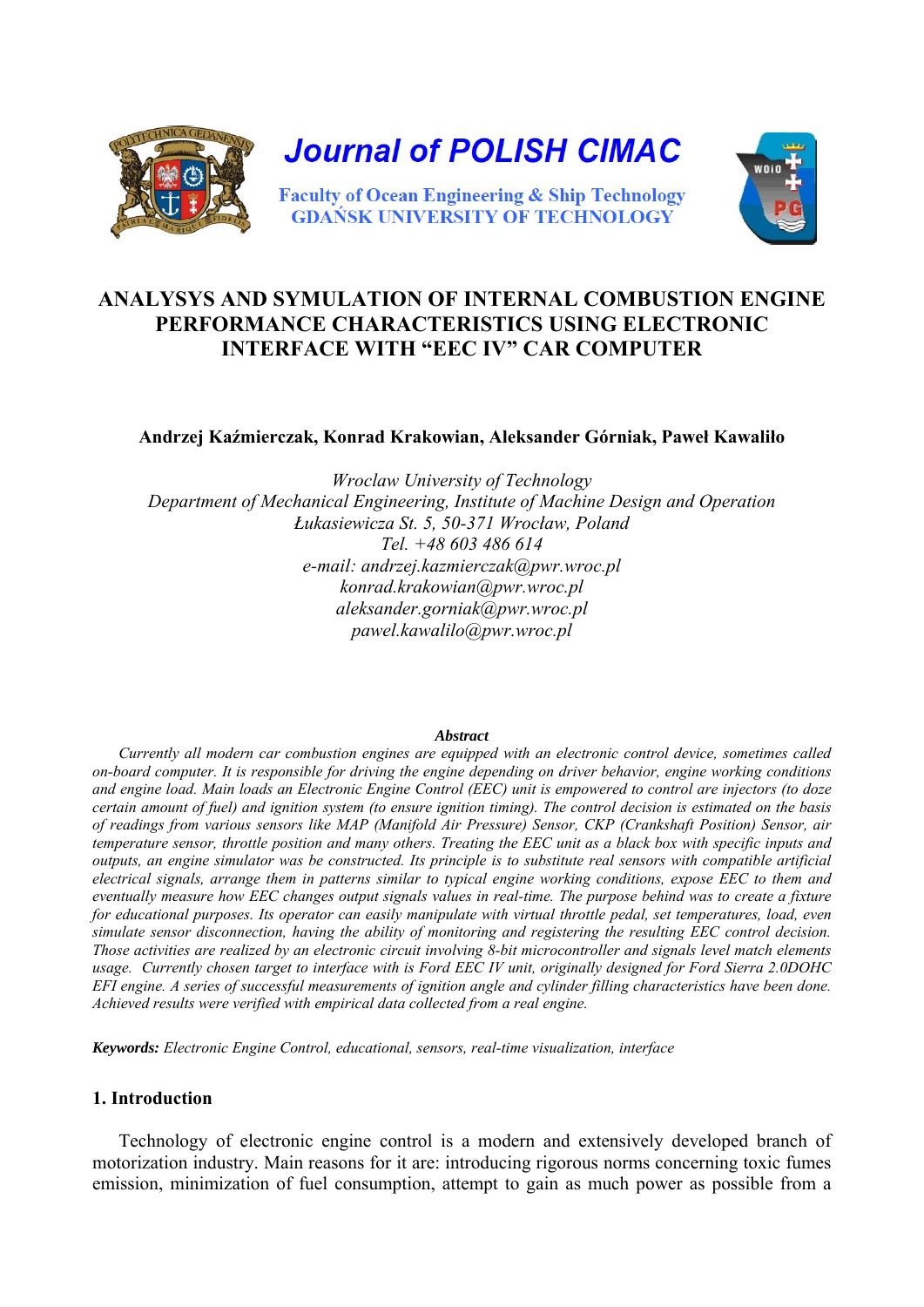certain cubic capacity. In addition to above, trends to simplify car maintenance and automatic failures diagnosing systems should be mentioned. Currently all cars equipped with direct fuel injection engine have a dedicated type of Electronic Engine Control (EEC) unit as an integral element of whole driving system[1].

 Major difficulty while electronically controlling a combustion engine is a possible sensor defect. The common way to deal with this problem is to use some default reading value or attempt to estimate the value on the basis of other sensors. The sensors can be differentiated on those which malfunction is resulting with improper engine behavior (diminished power, irregular work) and on those, like Crankshaft Position Sensor, which failure immobilizes the engine completely. Other problem is that sensor readings could be affected by random or systematic noise. Presence of such condition, in state of dynamic adaptation functioning, can disturb control characteristics. In worst case they have to be manually reset.

 This paper presents a device that is enabling to observe EEC internal characteristics. The main idea behind is to replace all of the real sensors attached to EEC unit with artificially generated signals. Their time and frequency characteristics should resemble the specifics of each physical sensor. Additionally, the simulator is attached to EEC outputs for parallel monitoring EEC response (control decision) in real-time. The device can be used in real engine diagnostic (by serving a "fake signal" instead of a temporarily disconnected sensor) or for educational purposes.

## **2. Inputs of an EEC unit**

 The target chosen to interface with is Ford EEC-IV unit, originally designed for Ford Sierra 2.0DOHC EFI engine. There is a number of sensors that this control unit requires to monitor in order to discover engine working conditions. Below an absolute minimum set is listed. This set is sufficient enough to make EEC "think" it is mounted and working in a real car. Other inputs can be left connected to signal ground or supply voltage.

| <b>EEC-IV</b>                             | Functional description                                                                                                                                                                                                                                                                                                                                               | Signal shape expected by                                                                             | Signal properties                                                                                                                                                                                   |
|-------------------------------------------|----------------------------------------------------------------------------------------------------------------------------------------------------------------------------------------------------------------------------------------------------------------------------------------------------------------------------------------------------------------------|------------------------------------------------------------------------------------------------------|-----------------------------------------------------------------------------------------------------------------------------------------------------------------------------------------------------|
| Input name                                |                                                                                                                                                                                                                                                                                                                                                                      | <b>EEC-IV</b>                                                                                        | description                                                                                                                                                                                         |
| Crankshaft<br>Position<br>(CKP)<br>Sensor | Used to record the rate at<br>which the crankshaft is<br>spinning. The sensor<br>system consists of a<br>rotating part, typically a<br>disc, as well as a static<br>part, the actual sensor.<br>Typically a Hall Effect<br>sensor is used as the<br>static part requiring a<br>magnet to be mounted<br>somewhere in the<br>periphery of the rotating<br>disc[2,3,4]. | Stop<br>D<br><b>Mill</b> 5.00 V<br>$M1,00ms$ A Ch1 $J$<br>3.80 V<br>Fig. 1. Typical CKP signal curve | Sinusoid changing its<br>amplitude and period<br>depending on engine<br>RPM. For 800RPM the<br>absolute values were in<br>range of $-10V/+10V$ ,<br>but for 6000RPM<br>between -50V and<br>$+50V$ . |

*Tab. 1. Summary of major sensors present in direct fuel injection engine control systems*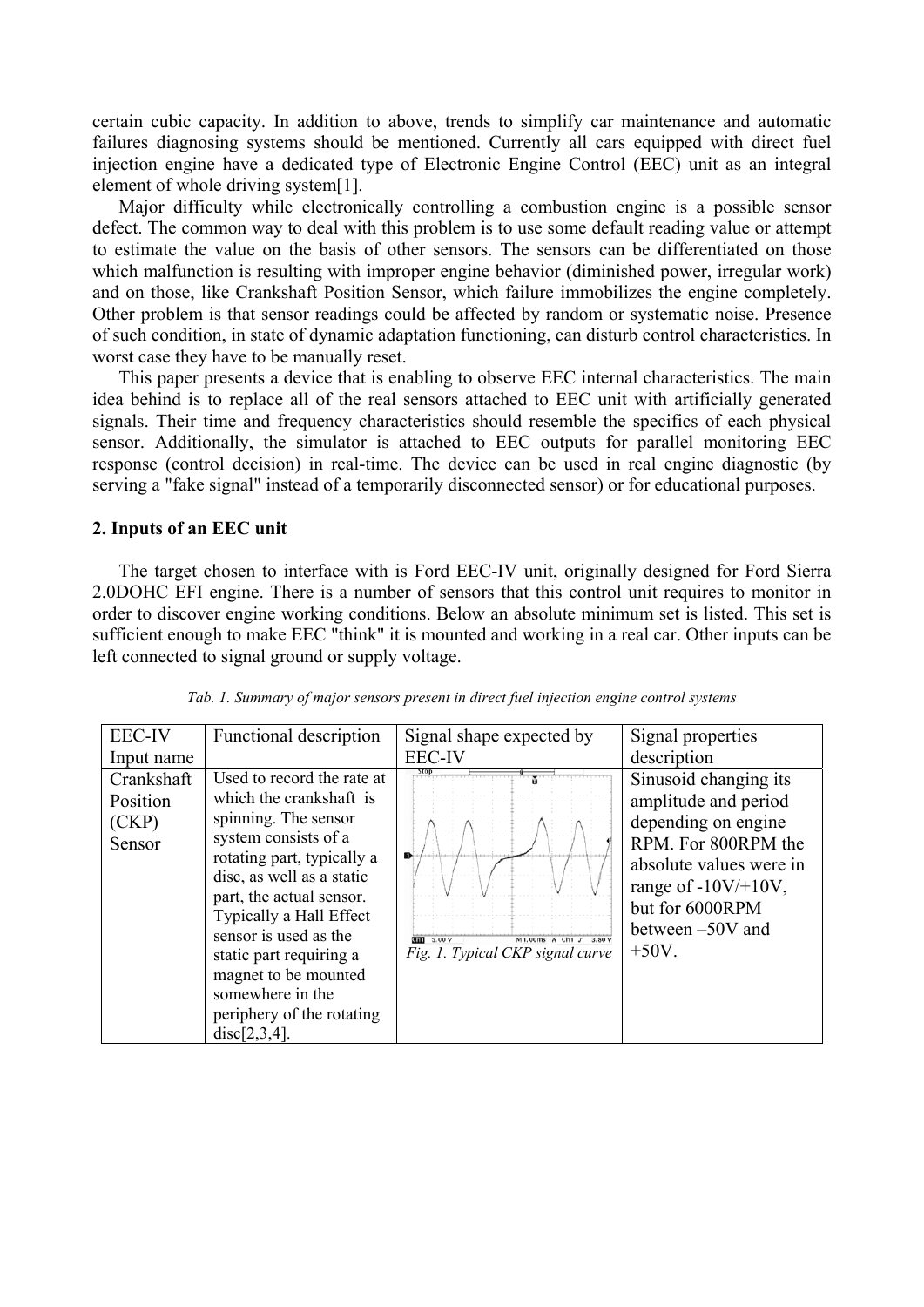| Mainfold<br>Absolute<br>Pressure<br>(MAP)<br>Sensor                                  | Indicated data is used to<br>calculate air density and<br>determine the engine's<br>air mass flow rate, which<br>in turn determines the<br>required fuel metering<br>for optimum<br>combustion[2,4].                                                                                                                                                              | Run<br>M2.00ms A Ch1 5 2.80 V<br>$\overline{3}$ 5.00 V<br>Fig. 2. Typical MAP signal curve                                                                                                                                                                                                                                                                                                                               | Square wave of 5V<br>amplitude. Modulated<br>by frequency, from<br>160Hz (which<br>corresponds to maximal<br>engine load) to 100Hz<br>(engine idling).                                                                                                                      |
|--------------------------------------------------------------------------------------|-------------------------------------------------------------------------------------------------------------------------------------------------------------------------------------------------------------------------------------------------------------------------------------------------------------------------------------------------------------------|--------------------------------------------------------------------------------------------------------------------------------------------------------------------------------------------------------------------------------------------------------------------------------------------------------------------------------------------------------------------------------------------------------------------------|-----------------------------------------------------------------------------------------------------------------------------------------------------------------------------------------------------------------------------------------------------------------------------|
| Engine<br>Coolant<br>Temp.<br>(ECT)<br>and<br>Intake Air<br>Temp.<br>(IAT)<br>Sensor | Temperature indicators<br>of an engine and it's<br>environment. Used for<br>determining cold engine<br>start, operating<br>temperature reach as<br>well as overheating<br>$[2,3]$ .                                                                                                                                                                               | 40<br>20<br>4.3 V<br>$\begin{array}{c}\n10 \\ 10 \\ 6 \\ 4\n\end{array}$<br>3.4V<br>Resistance kΩ<br>2.4V<br>$\,2\,$<br>1.5V<br>$0.8$<br>$0.6$<br>$0.4$<br>0.9 V<br>0.5V<br>0.2<br>0.3V<br>80 100 120<br>$\Omega$<br>20<br>60<br>40<br>(-4) (32) (68) (104) (104) (176) (212) (248)<br>Temperature °C (F)<br>Fig.3. Typical ECT resistance<br>and corresponding output<br>voltage depending on the sensor<br>temperature | Almost linear voltage<br>from $0.2V$ to $4.5V$ .<br>The sensor is connected<br>in series to a fixed value<br>resistor. The ECM<br>supplies 5V to the<br>circuit and measures the<br>change in voltage<br>between the fixed value<br>resistor and the<br>temperature sensor. |
| Throttle<br>Position<br>(TP)<br>Sensor                                               | Usually a potentiometer<br>located on the butterfly<br>spindle so that it can<br>directly monitor the<br>position of the throttle<br>valve butterfly. In fuel<br>injected engines, in order<br>to avoid stalling, extra<br>fuel may be injected if<br>the throttle is opened<br>rapidly (mimicking the<br>accelerator pump of<br>carburetor systems)<br>$[2,4]$ . | $\frac{U_{wqj}}{U_{wqj}}$ 0,9<br>0,8<br>0,7<br>0,6<br>0.5<br>0,4<br>0,3<br>0.2<br>0.1<br>TP position so<br>Fig. 4. Typical curve for<br>Vtp / Vref relationship                                                                                                                                                                                                                                                          | Almost linear voltage<br>from $0.5V$ to $4.5V$ .                                                                                                                                                                                                                            |
| Heated<br>Oxygen<br>Sensor<br>(HO <sub>2</sub> S)                                    | Used to regulate the fuel<br>mixture in a "closed<br>loop" operation. The<br>result is a constant flip-<br>flop back and forth from<br>rich to lean which allows<br>the catalytic converter to<br>operate at peak<br>efficiency while keeping<br>the average overall fuel<br>mixture in proper<br>balance to minimize<br>emissions $[2,4]$ .                      | Stop<br>$\overline{\text{min}}$ soomv<br>M 1.00 s A Ch1 / 490mV<br>Fig. 5. Typical HO2S signal<br>curve                                                                                                                                                                                                                                                                                                                  | Constantly changing<br>signal between two<br>levels: $0,2V$ and $0,8V$ .                                                                                                                                                                                                    |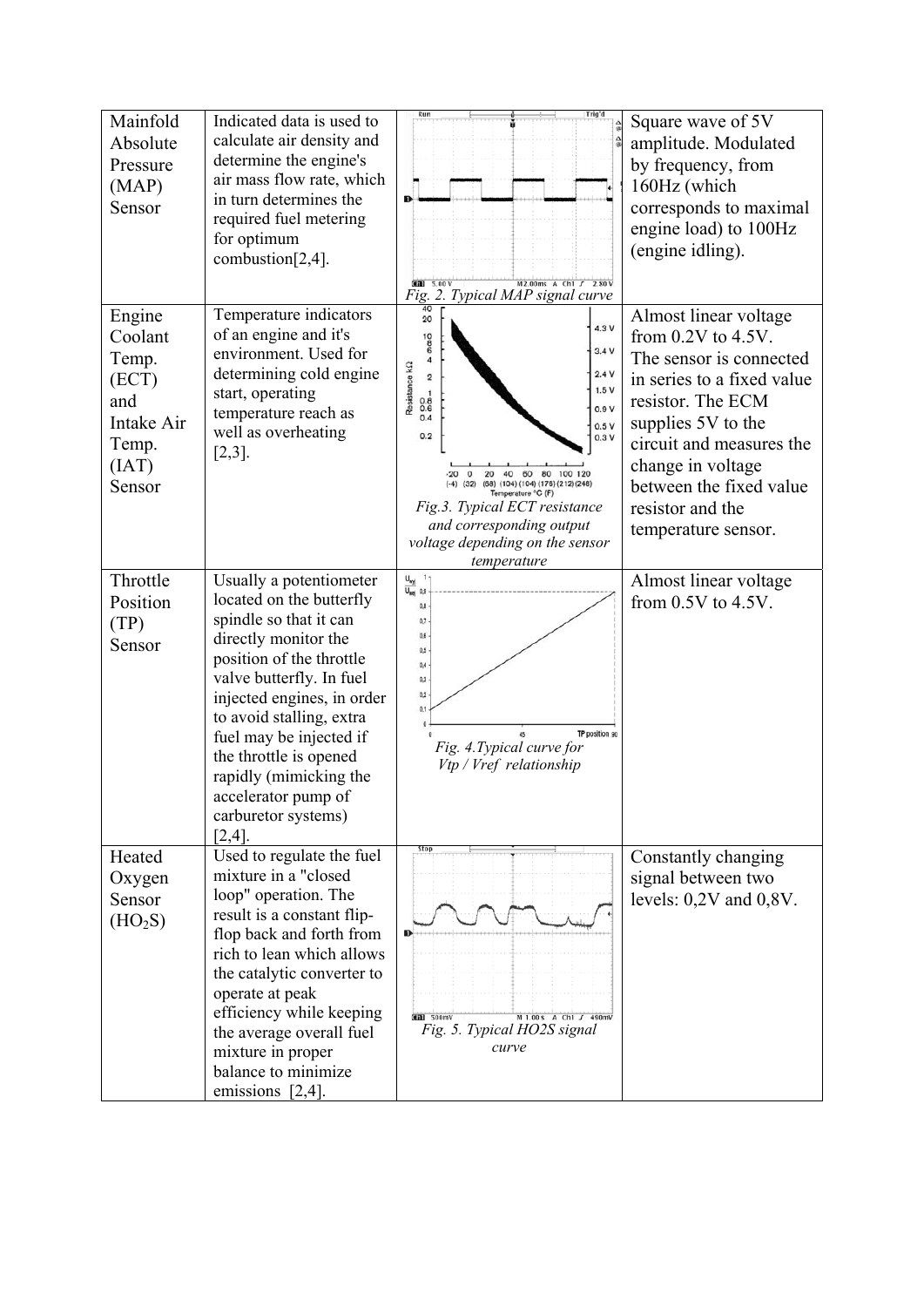## **3. Simulator circuit**

 Core of the simulator is an 8-bit Atmel ATmega88 RISC microcontroller. Because most of the generated/measured signals have simple digital nature, there was no reason to introduce a microprocessor of a greater complexity. Due to the fact that EEC consumes about 500mA of current (at 12V) in a normal state and a need for two operational voltage levels (+5V for the micro and +12V for operational amplifiers) to power up the system, an external ATX computer power supply was used. Main sub-circuits that can be identified in the device are:

- user interface (potentiometer, buttons) and a context numerical display
- MAX517 8-bit and TDA8444P 6-bit D/A converters, instructed trough  $I^2C$  bus by the micro, serving an analog signal for TP, IAT and ECT
- LM324N configured as differential amplifier, powered by symmetrical -12V/+12V voltage taken from ICL7660CPA voltage inverter. Used for adjusting the micro PWM signal levels in CKP sensor module. What is worth mentioning is that the CKP signal was reconstructed as a square wave, but this occurred sufficient enough for EEC and allowed to keep maximal circuit simplicity.
- simple voltage divider associated with transistor, for  $HO<sub>2</sub>S$  signal. The resistors have been chosen is such a way that output voltage shall be equal 200mV or 800mV, depending on the transistor state.



*Fig. 6. Simulator functional block diagram* 

 Software necessary for the simulator was created in ANSI C language, in AVR Studio 4 environment. A great focus on modularity and future extensions has been made. Implemented software architecture is time-slotted, with no autonomous OS.

 Two working modes are foreseen for the device. One can be called real-time emulation, in which the user can set a quantized value for a certain sensor (from its valid range). Second mode is an automatic data acquisition mode, in which the user interface is disabled, UART and monitor circuits activated and previously uploaded (into micro Flash memory) test vector is executed. The structure of test vector is described in detail in the simulator manual. It enables to define simulated sensor values, sampling time, idle time needed to cover EEC lag when executing control decision and samples number for one measurement.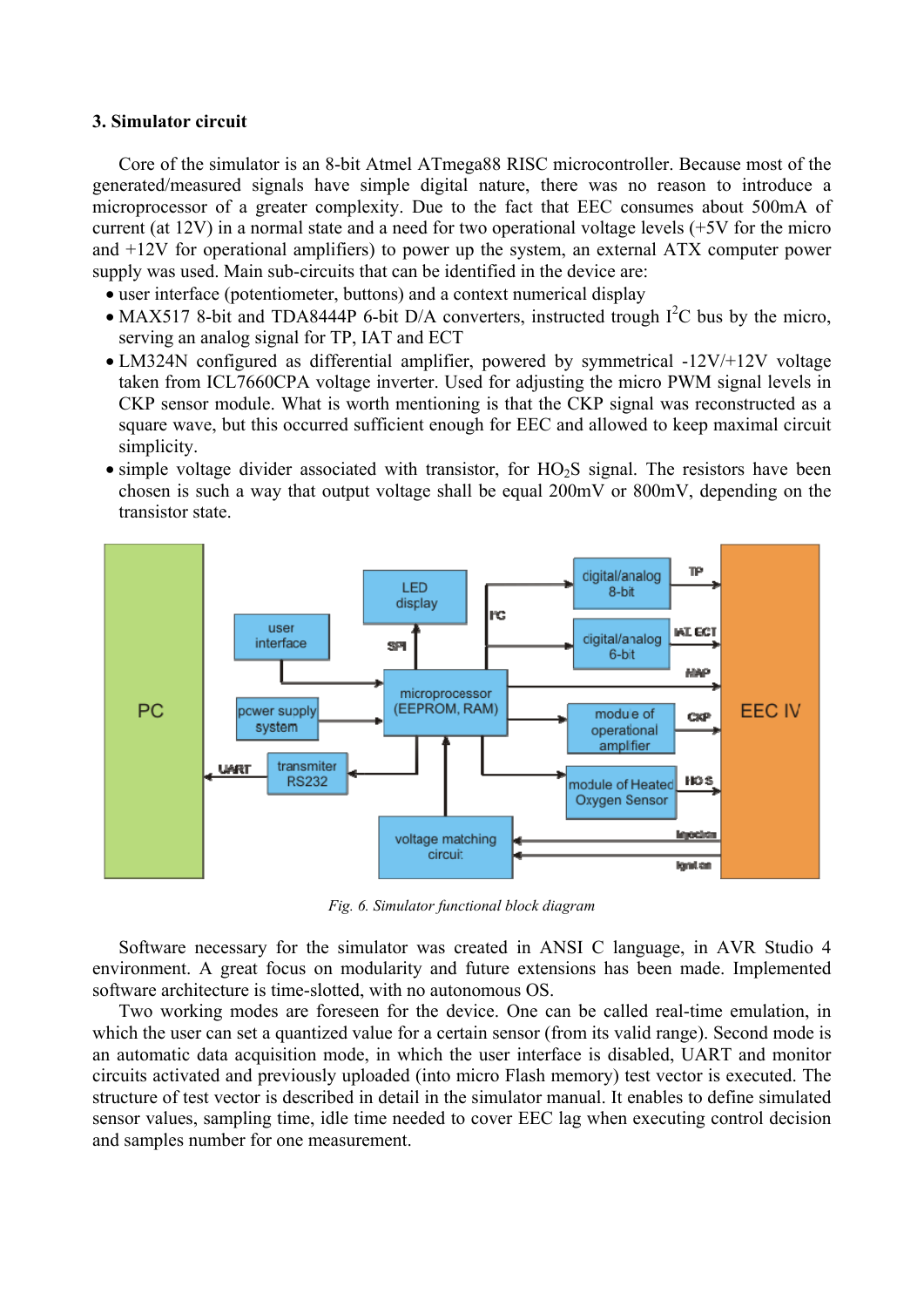#### **4. Measured signals and data acquisition method**

 It was decided that two events will illustrate EEC unit control decision: injection duration and ignition timing. Both of those events were time synchronized to TDC (Top Dead Centre) of the crankshaft. For injection in Ford Sierra 2.0DOHC EFI engine four electromagnetic valves are used. They are grouped in two pairs (1-3 and 2-4). Valves can be considered as bi-state elements driven by current. Their circuit is energized once each full crankshaft rotation. Energizing time shall be proportional to amount of fuel to be supplied to the cylinder. To measure this signal a simple circuit transferring current amount to voltage level is needed.



 The ignition angle is measured in crankshaft rotation degrees. They represent crankshaft position (relatively to TDC occurrence) in which the ignition spark should appear. The proper ignition plug is selected mechanically by an ignition distributor. A following circuit was developed to measure the ignition moment.



*Fig. 8. Circuit used for measuring ignition moment* 

The high voltage (about 7kV) present on ignition cable results in voltage induction in the test coil. The D1 and R1 elements are only for adopting inducted voltage level. To measure the ignition signal the system must react on signal edge.

 For the data being gathered a following scheme was accepted. After system power-up, an EEC unit is stimulated with conditions resembling a cold engine start and idle work for 15 minutes. Then the required sensor values are set. To ensure that EEC will have the time to react properly, a three second pause is made. Assuming that after that time the control decision is stable and unchangeable, 1000 samples is gathered. This is done by resetting the internal timers each time TDC occurs and continuously debouncing the EEC output signal in anticipation of a certain slope appearance. The trigger for each single measurement is the nearest TDC occurrence. The final registered value is an arithmetical average of previously collected in a whole step. After that the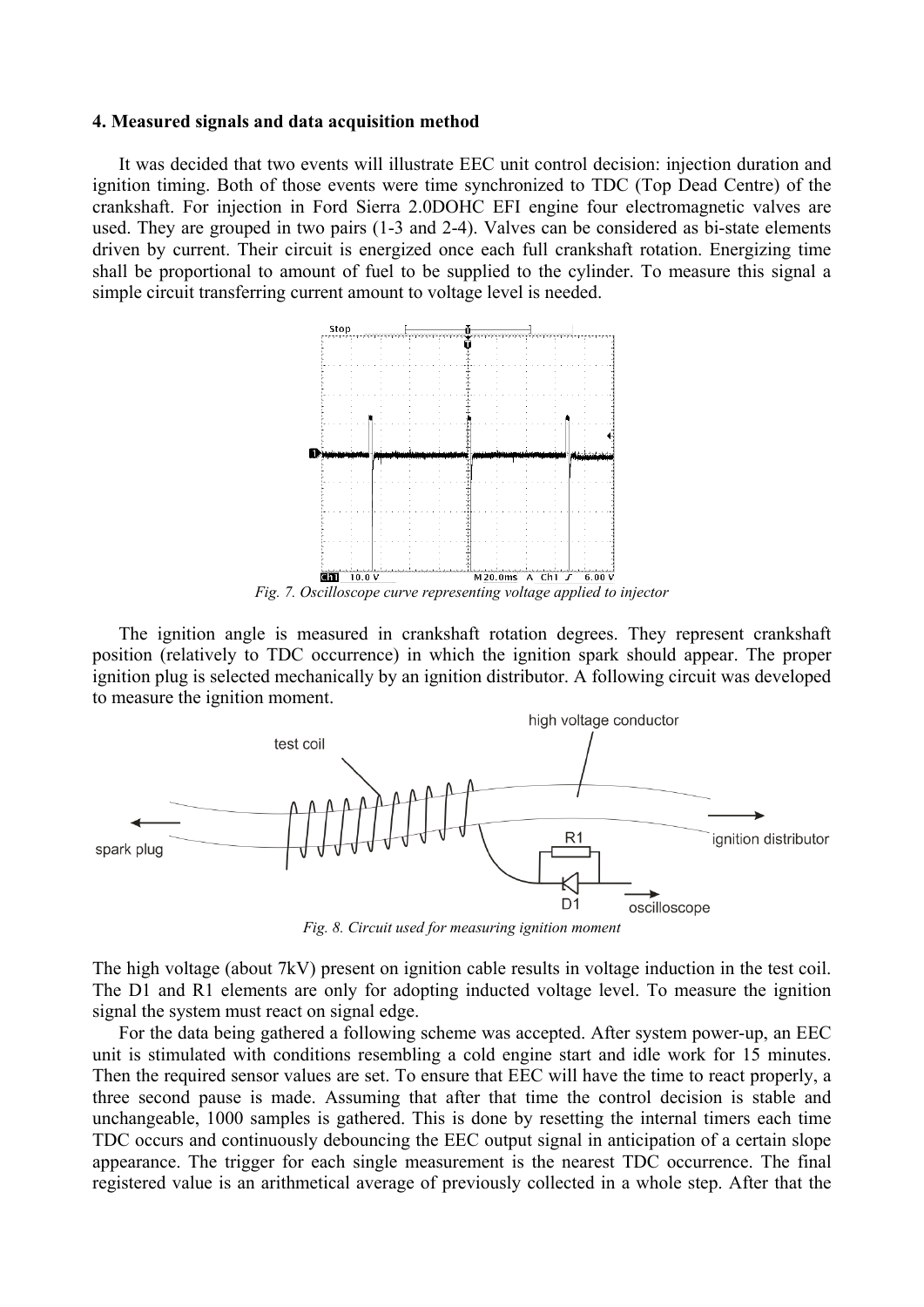emulator is switching to next set of emulated sensor output values or finishes the activity. Gathered data and procedure status are being outputted to UART in parallel with measurements progression.

 The reason behind taking an average for estimating the real value is an assumption that the signal is time stable and is not affected by hysteresis effect. Reason for having 1000 samples is that the earlier oscilloscope observation had shown that the control signals have the tendency to fluctuate 30-60us relatively to TDC moment. While sample taking time equals roughly 2us, having 1000 samples is aimed to eliminate this effect. Increasing samples number beyond that count would theoretically improve the precision, but make the overall process unrealistic in terms of time.

## **5. Example characteristics and final summary**

 The simulator outcome data was eventually stored and reworked on a PC. Data selection, filtration and visualization were done using Microsoft Excel and MathWorks Matlab. Obtained values were compared and contrasted with data gathered empirically. This was done using an isolated oscilloscope interfaced in parallel with EEC-IV signals controlling 2.0DOHC EFI engine, mounted in an engine test bed. Final results weren't mismatching the reference measurements (in the comparison scope, that is the filling and timing characteristics presented below) more than 6%, what can be perceived as a satisfying result.



*Fig. 9. Example of obtained ignition angle characteristics, TP = 5°, ECT = 0°C, IAT = 0°C*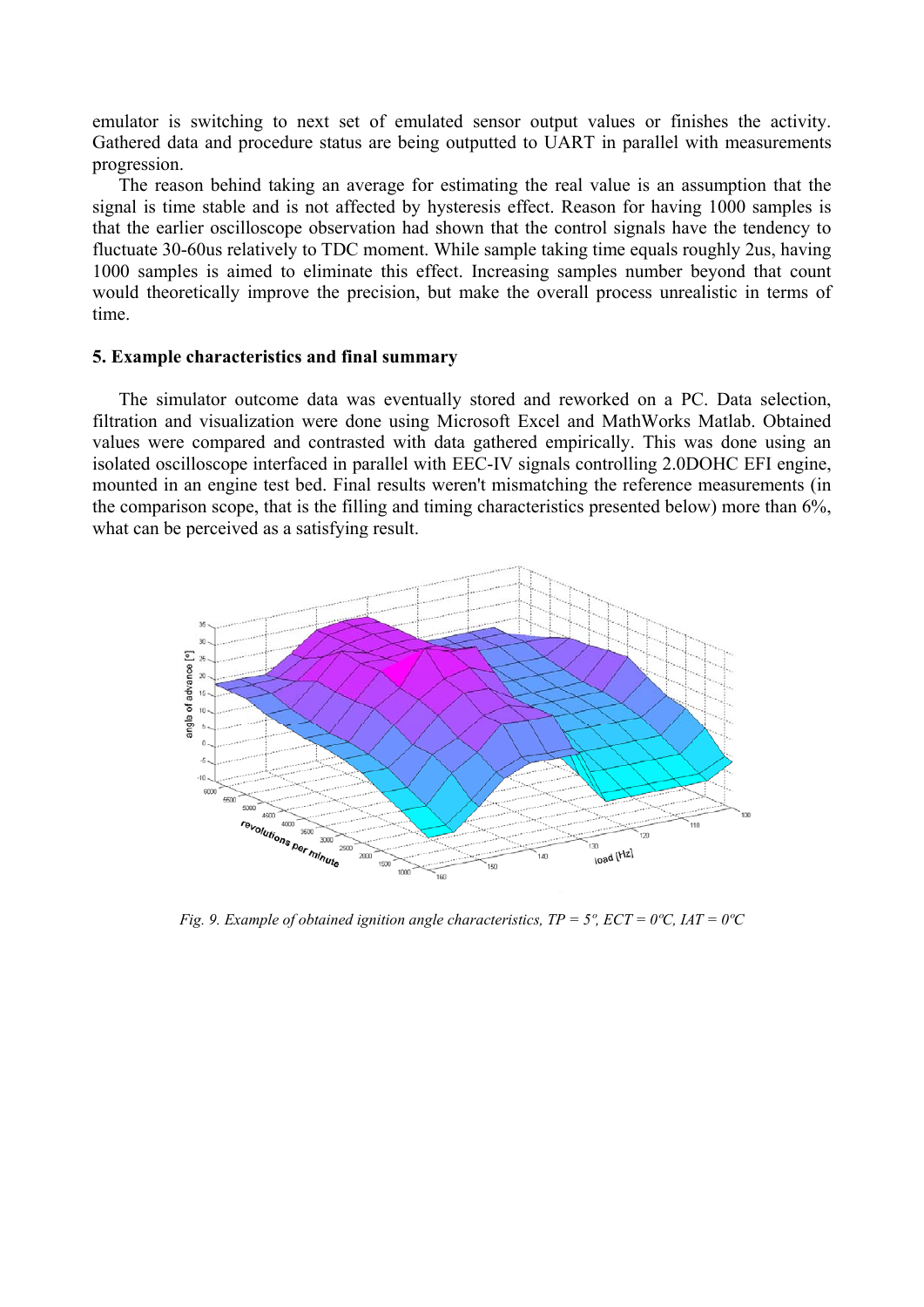

*Fig. 10. Example of obtained ignition angle characteristics for different temperatures, MAP = 140Hz* 



*Fig. 11. Example of obtained filling characteristics, TP = 90°, ECT = 0°C, IAT = 0°C*